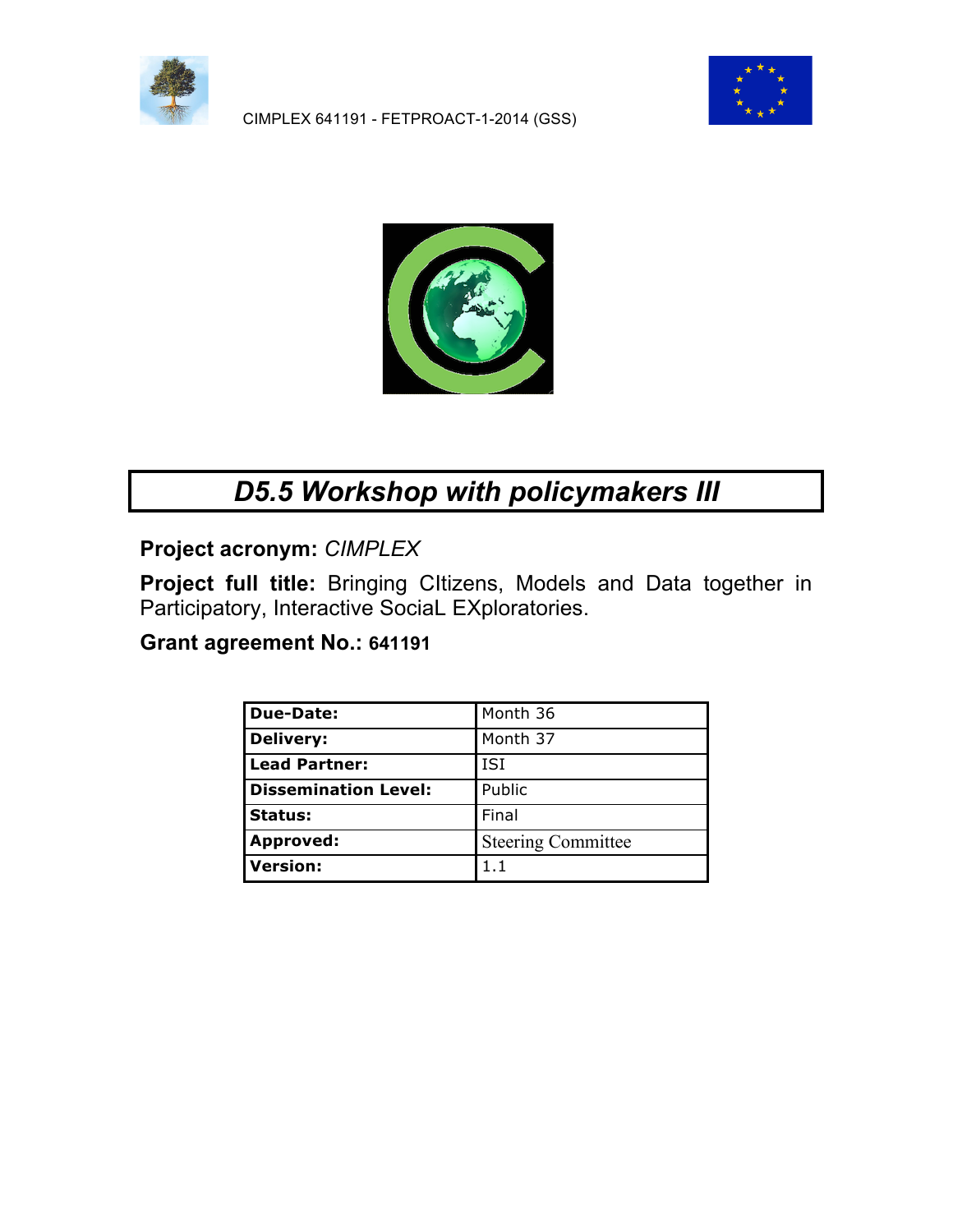#### **DISCLAIMER**

This document contains material, which is the copyright of *CIMPLEX* Consortium parties, and no copying or distributing, in any form or by any means, is allowed without the prior written agreement of the owner of the property rights. The commercial use of any information contained in this document may require a license from the proprietor of that information.

Neither the *CIMPLEX* Consortium as a whole, nor a certain party of the *CIMPLEX* Consortium warrant that the information contained in this document is suitable for use, nor that the use of the information is free from risk, and accepts no liability for loss or damage suffered by any person using this information.

This document reflects only the authors' view. The European Community is not liable for any use that may be made of the information contained herein.

## **Document Info**

#### **Authors**

| <b>Persons</b>   | <b>Institution</b> | e-mail                  |
|------------------|--------------------|-------------------------|
| Daniela Paolotti | ISI                | daniela.paolotti@isi.it |
| George Kampis    | DFKI               | George.Kampis@dfki.de   |

#### **Document History**

| <b>Date</b> | <b>Version</b> | <b>Editor</b> | Change                | <b>Status</b> |
|-------------|----------------|---------------|-----------------------|---------------|
| 18.12.2017  |                | DP            | initial form          | Draft         |
| 02.02.2018  |                | GK            | editing and polishing | Final         |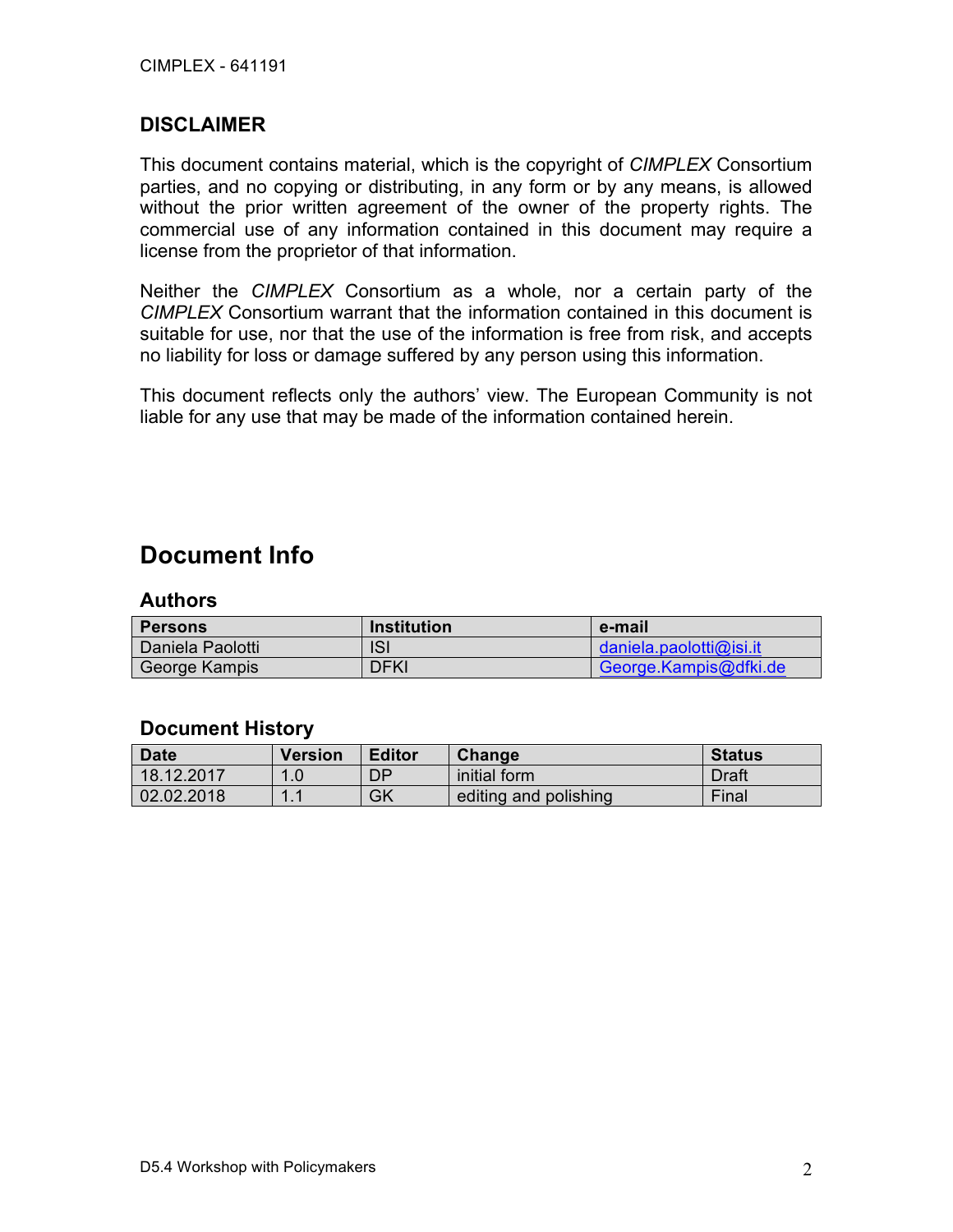### **Table of Contents**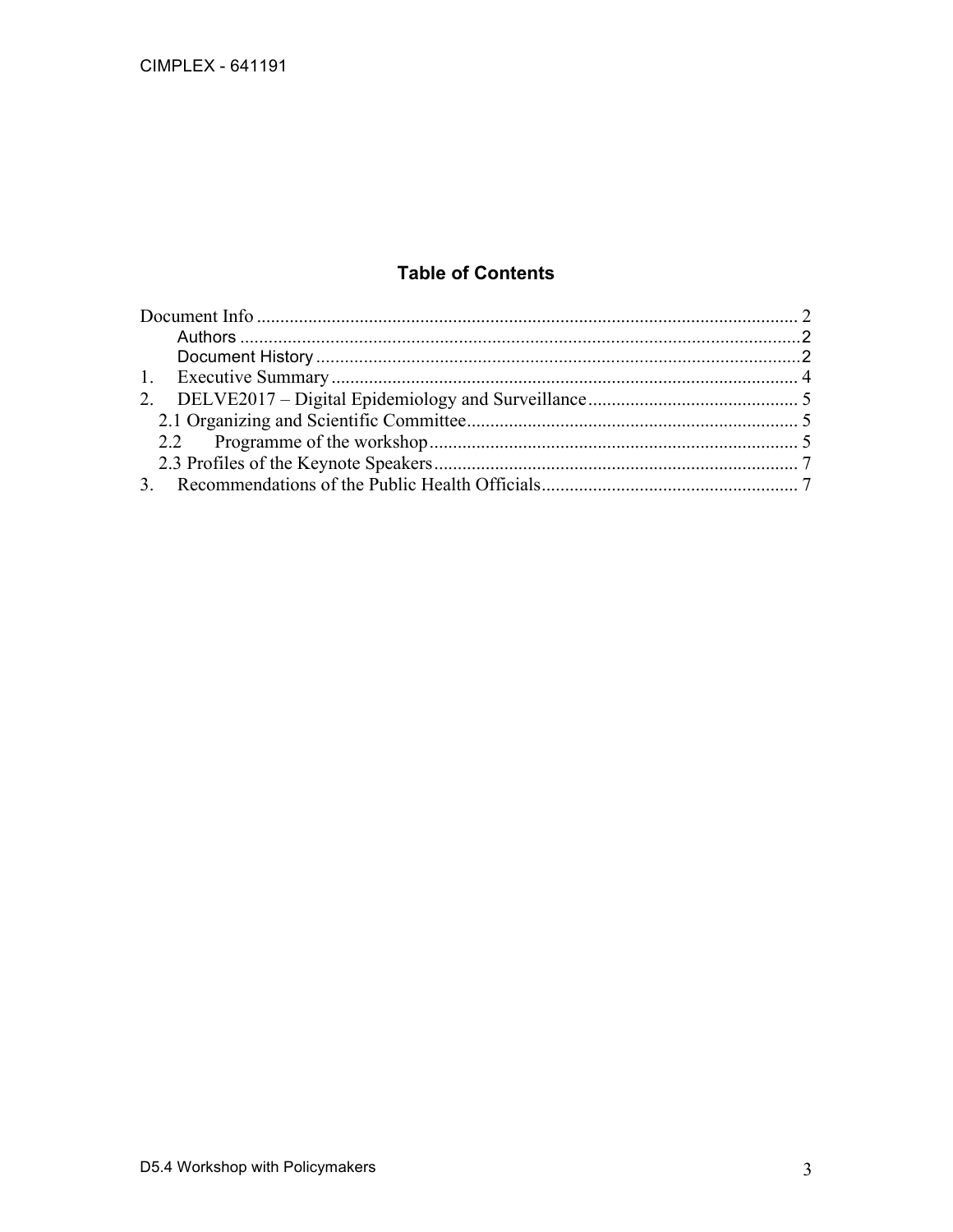## **1. Executive Summary**

This workshop has been organized in the scope of WP5 which is dedicated to "Real World Contagious Processes and Epidemics". The goal of this workshop was to have stakeholders feedback for work done in the epidemics use case and on the availability, accessibility and intelligibility of the information provided to end users.

The event gathered experts from many diverse fields such as physics, computer science, biology, epidemiology, information technologies, social science together in a dialogue with public health officials and policy makers. Besides exploring the opportunities given by the exploitation of novel data streams and new technologies for global health threats and issues, the main activities and discussions of the workshop have revolved around the following goals:

- identify and discuss strengths and weaknesses in novel surveillance methods
- promote critique and development of already existing digital surveillance tools
- characterise the future of Digital Epidemiology as an established branch of Public Health

All the presentations of the invited speakers are available at: http://delve2017.weebly.com/program.html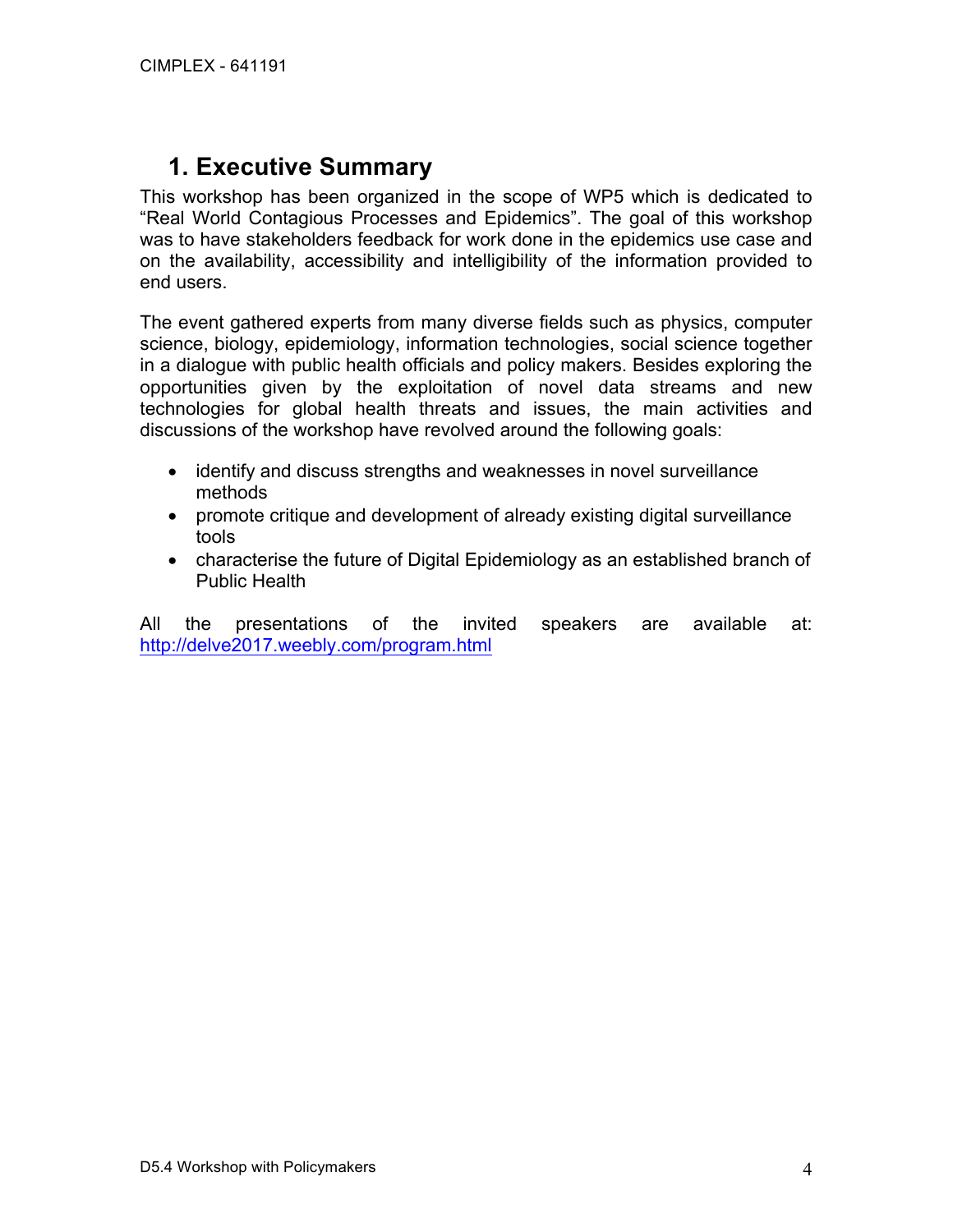## **2. DELVE2017 – Digital Epidemiology and Surveillance**

CCS2017 Satellite Workshop - http://delve2017.weebly.com/

### *2.1 Organizing and Scientific Committee*

### **Organizers**

Daniela Paolotti, ISI Foundation, Turin, Italy Michele Tizzoni, ISI Foundation, Turin, Italy Alessandro Vespignani, Northeastern University, Boston, USA

### **Scientific Committee**

Alain Barrat (University of Marseille, France) Nicola Perra (Greenwich University, UK) Bruno Goncalves (New York University, USA) Ricardo Mexia (Instituto Nacional de Saúde Dr. Ricardo Jorge, Portugal)\* Philip Abdelmalik (Public Health Canada, Canada)\* James Duggan (National University of Ireland, Galway, Ireland) Sandro Meloni (University of Zaragoza, Spain)

\* Public Health Official

## *2.2 Programme of the workshop*

| $9:15 - 10:00$<br>Keynote |                       | Elaine Nsoesie, Using Deep Learning to Predict Obesity     |
|---------------------------|-----------------------|------------------------------------------------------------|
|                           |                       | Prevalence                                                 |
| 10:00-10:30               | Oral<br>Contributions | Eugenio Valdano, Cattle Trade Networks in Europe           |
| 10:30-11:00               | Coffee break          |                                                            |
| 11:00-11:45               | Keynote               | Johan Bollen - The role of online social networks in human |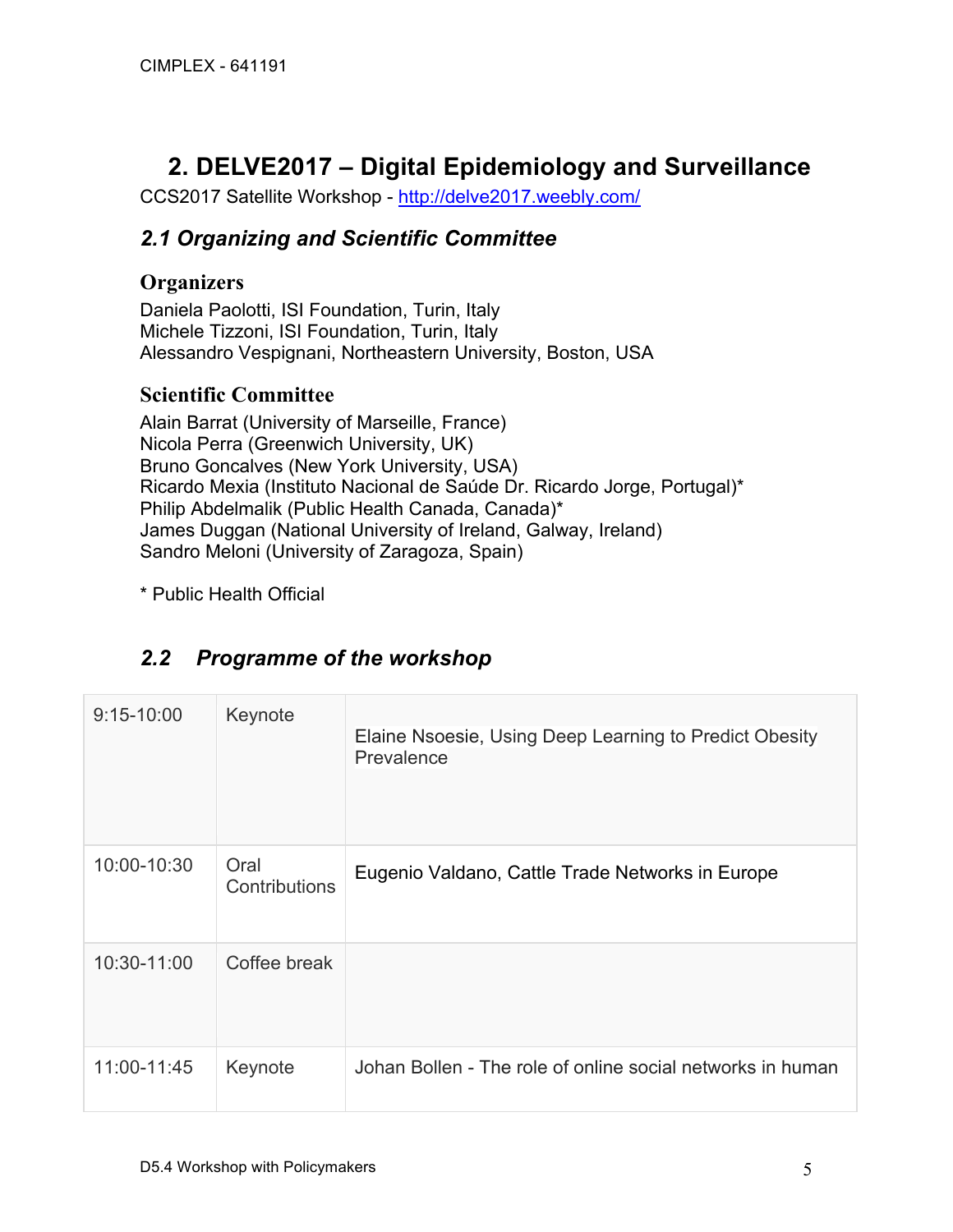|             |                       | well-being: implications for emotional and mental health.                                                                                                                                                                                                                           |
|-------------|-----------------------|-------------------------------------------------------------------------------------------------------------------------------------------------------------------------------------------------------------------------------------------------------------------------------------|
| 11:45-12:45 | Oral<br>Contributions | Vincent Wong, Daniel Cooney and Yaneer Bar-<br>Yam Beyond, Contact Tracing: Community-Based Early<br>Detection for Ebola Response<br>Nicholas Generous and Mauricio Santillana, Quantifying<br>human mobility in Brazil and its impact on mosquito-borne<br>disease outbreak timing |
| 13:00-14:30 | Lunch                 |                                                                                                                                                                                                                                                                                     |
| 14:45-15:30 | Keynote               | Ciro Cattuto - High-Resolution Contact Networks: from<br>sensor data to targeted interventions                                                                                                                                                                                      |
| 15:30-16:00 | Oral<br>Contributions | Paolo Bosetti, Piero Poletti, Bruno Lepri, Stefano Merler<br>and Alessandro Vespignani, Modeling the spread of<br>awareness during epidemic threats                                                                                                                                 |
| 16:00-16:30 | Coffee Break          |                                                                                                                                                                                                                                                                                     |
| 16:30-17:00 | Oral<br>Contributions | Elisa Omodei, Suad Al Darra, Vedran Sekara, Ivan Dotu,<br>Alex Rutherford and Manuel Garcia Herranz, An<br>operational approach to epidemic response: validation and<br>integration of real-time computational models.                                                              |
| 17:00-17:45 | Keynote               | Mauricio Santillana, Combining Internet-based data<br>sources for near real-time tracking and forecasting of<br>disease activity                                                                                                                                                    |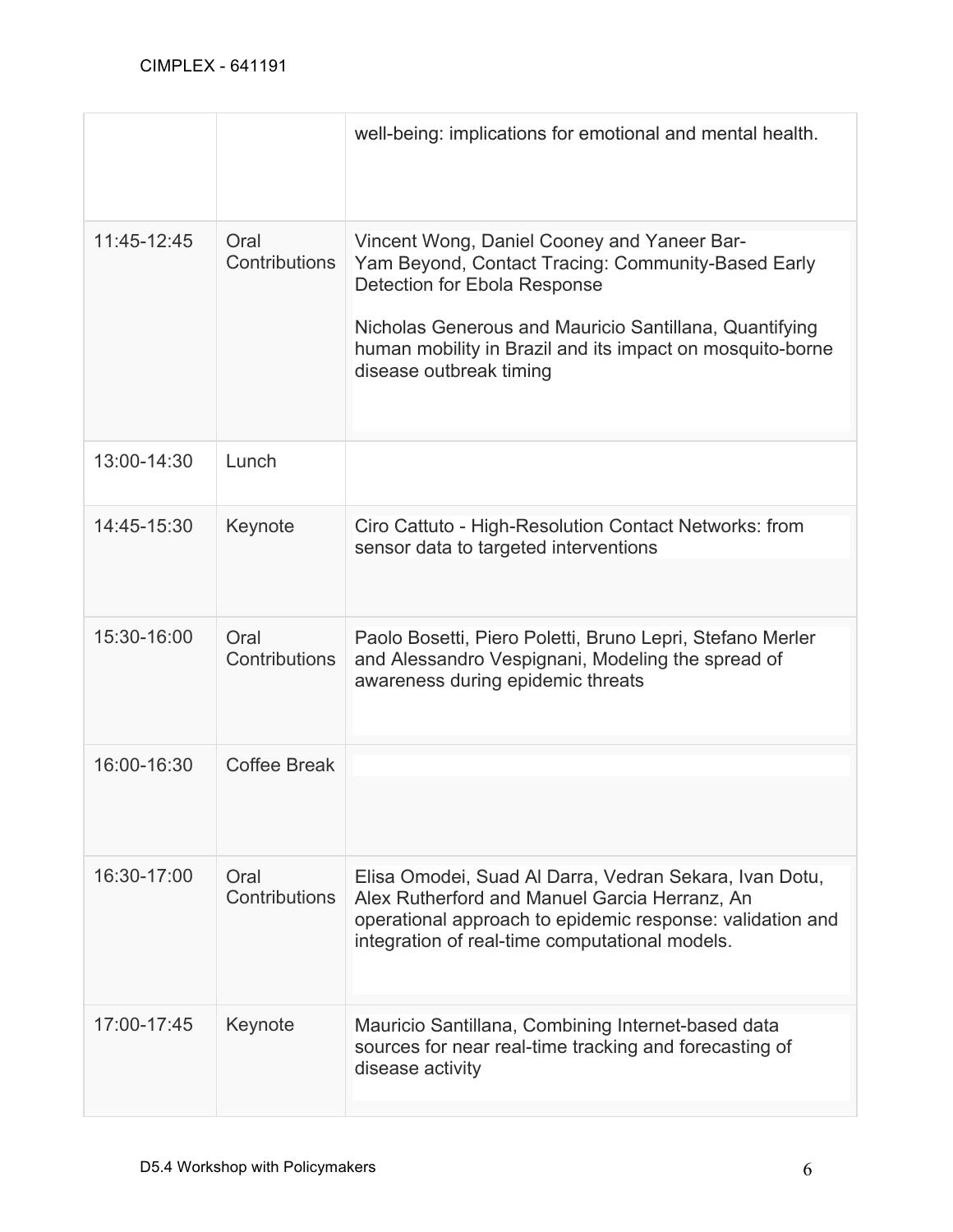### *2.3 Profiles of the Keynote Speakers*

Elaine Nsoesie – Institute for Health Metrics and Evaluation University of Washingtong, Seattle (WA), USA https://globalhealth.washington.edu/faculty/elaine-nsoesie

Mauricio Santillana – Harvard University School of Engineering & Applied Sciences, Boston (MA), USA https://scholar.harvard.edu/msantillana

Johan Bollen – Indiana School of Informatics, Computing and Engineering, Indiana University, Bloomington (IN), USA https://www.sice.indiana.edu/all-people/profile.html?profile\_id=168

Ciro Cattuto – Data Science department, ISI Foundation, Turin, Italy http://www.cirocattuto.info/

## **3. Recommendations of the Public Health Officials**

Besides the scientific discussions inspired by the Workshop speakers, the interaction of our team from ISI with the policy makers and public health officials present at the workshop has focused on two main objectives, as described also in T5.5 in GA Annex 1:

- (i) evaluating the adequacy of the Modeling Computational Platform architecture to meet the needs of public health officials in terms of timing, data accessibility and intelligibility, to support the decisionmaking processes during a possible public health emergency;
- (ii) assessing the quality of the Modeling Computational Platform predictions over a range of real world case studies based on historical epidemiological data. This interaction has taken place during dedicated slots of time during the duration of the workshop not open to the public and thus not present in the official workshop program.

Methods and Results presented to public health officials participating to the Workshop have been described in detail in D5.2 – Methods and Results II.

In particular, in this Worksop III we have presented the final results of the Modeling Computational Platform applied to realistic scenarios of epidemic